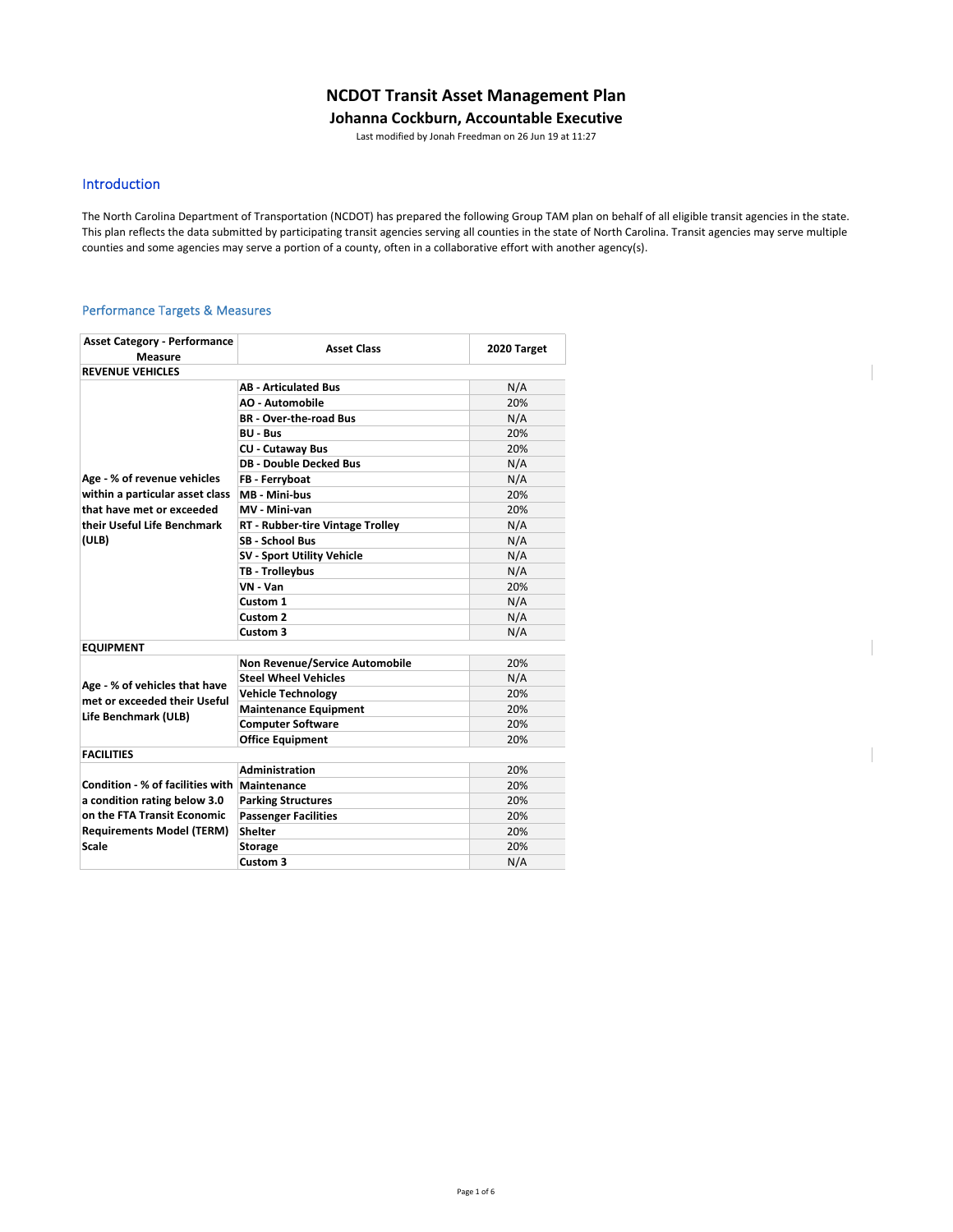#### Capital Asset Inventory

Please see Appendix A (Asset Register) for the asset inventory listing.

#### Asset Inventory Summary

| <b>Asset Category</b>            | <b>Total Number</b> | <b>Avg Age</b>           | <b>Avg Mileage</b> | <b>Avg Value</b> |
|----------------------------------|---------------------|--------------------------|--------------------|------------------|
| <b>RevenueVehicles</b>           | 1703                | 5.0                      | 97,604             | \$77,197.09      |
| <b>AB</b> - Articulated Bus      | 0                   |                          |                    |                  |
| AO - Automobile                  | 6                   | 15.3                     | 177,015            | \$21,835.00      |
| <b>BR</b> - Over-the-road Bus    | $\Omega$            |                          |                    |                  |
| BU - Bus                         | 81                  | 8.4                      | 228,634            | \$394,074.26     |
| CU - Cutaway Bus                 | 795                 | 4.3                      | 90,862             | \$67,199.29      |
| DB - Double Decked Bus           | $\mathbf 0$         |                          |                    |                  |
| FB - Ferryboat                   | $\mathbf 0$         |                          |                    |                  |
| MB - Mini-bus                    | 29                  | 7.1                      | 107,302            | \$72,674.90      |
| MV - Mini-van                    | 127                 | 5.3                      | 83,713             | \$31,970.28      |
| RT - Rubber-tire Vintage Trolley | $\mathbf 0$         | $\overline{\phantom{a}}$ |                    |                  |
| SB - School Bus                  | $\Omega$            | $\overline{\phantom{a}}$ |                    |                  |
| SV - Sport Utility Vehicle       | $\Omega$            |                          |                    |                  |
| TB - Trolleybus                  | $\mathbf 0$         |                          |                    |                  |
| $VN - Van$                       | 665                 | 5.1                      | 91,217             | \$59,886.31      |
| Custom 1                         | $\mathbf 0$         | $\blacksquare$           |                    |                  |
| Custom <sub>2</sub>              | $\Omega$            | $\overline{\phantom{a}}$ |                    |                  |
| Custom 3                         | $\Omega$            |                          |                    |                  |
| Equipment                        | 73                  | 8.7                      | 60,990             | \$46,651.64      |
| Non Revenue/Service Automobile   | 53                  | 9.3                      | 60,990             | \$28,446.82      |
| <b>Steel Wheel Vehicles</b>      | 0                   | $\overline{\phantom{a}}$ |                    |                  |
| Vehicle Technology               | 11                  | 7.5                      | N/A                | \$101,897.45     |
| Maintenance Equipment            | 5                   | 8.0                      | N/A                | \$85,327.50      |
| Computer Software                | $\mathbf{1}$        | 2.0                      | N/A                | \$93,770.00      |
| Office Equipment                 | 3                   | 6.0                      | N/A                | \$85,536.33      |
| <b>Facilities</b>                | 139                 | 16.7                     | N/A                | \$958,342.63     |
| Administration                   | 91                  | 18.7                     | N/A                | \$929,972.41     |
| Maintenance                      | 22                  | 21.1                     | N/A                | \$1,590,118.08   |
| <b>Parking Structures</b>        | 5                   | 6.4                      | N/A                | \$181,924.40     |
| <b>Passenger Facilities</b>      | 9                   | 9.1                      | N/A                | \$1,390,779.56   |
| <b>Shelter</b>                   | 9                   | 2.4                      | N/A                | \$5,768.33       |
| Storage                          | 3                   | 8.7                      | N/A                | \$40,328.67      |
| Custom 3                         | $\mathbf 0$         | $\overline{\phantom{a}}$ | N/A                |                  |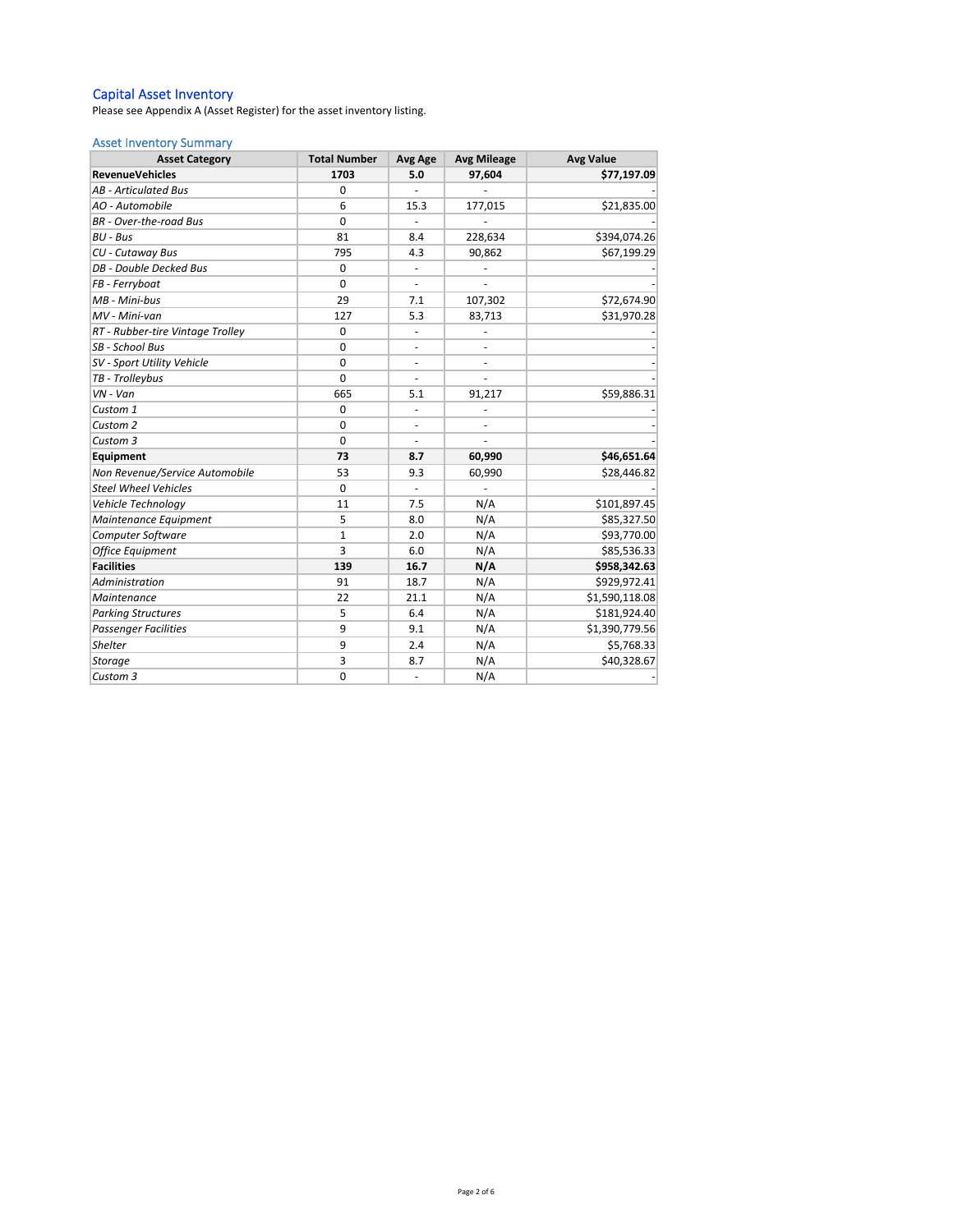### Condition Assessment

Please see Appendix B (Asset Condition Data) for individual asset condition listing.

#### Asset Condition Summary

| <b>Asset Category</b>            | <b>Total Number</b> | Avg Age                  | <b>Avg Mileage</b>       | <b>Avg TERM Condition</b> | <b>Avg Value</b> | % At or Past ULB             |
|----------------------------------|---------------------|--------------------------|--------------------------|---------------------------|------------------|------------------------------|
| <b>RevenueVehicles</b>           | 1703                | 5.0                      | 97,604                   | N/A                       | \$77,197.09      | 16%                          |
| <b>AB</b> - Articulated Bus      | 0                   |                          |                          | N/A                       |                  |                              |
| AO - Automobile                  | 6                   | 15.3                     | 177,015                  | N/A                       | \$21,835.00      | 100%                         |
| <b>BR</b> - Over-the-road Bus    | 0                   |                          |                          | N/A                       |                  |                              |
| <b>BU - Bus</b>                  | 81                  | 8.4                      | 228,634                  | N/A                       | \$394,074.26     | 21%                          |
| CU - Cutaway Bus                 | 795                 | 4.3                      | 90,862                   | N/A                       | \$67,199.29      | 5%                           |
| DB - Double Decked Bus           | 0                   | $\sim$                   | ä,                       | N/A                       |                  | $\bar{a}$                    |
| FB - Ferryboat                   | $\mathbf 0$         |                          |                          | N/A                       |                  |                              |
| MB - Mini-bus                    | 29                  | 7.1                      | 107,302                  | N/A                       | \$72,674.90      | 3%                           |
| MV - Mini-van                    | 127                 | 5.3                      | 83,713                   | N/A                       | \$31,970.28      | 22%                          |
| RT - Rubber-tire Vintage Trolley | 0                   | $\overline{\phantom{a}}$ | $\overline{\phantom{a}}$ | N/A                       |                  | $\overline{\phantom{a}}$     |
| SB - School Bus                  | 0                   | $\blacksquare$           | $\overline{\phantom{a}}$ | N/A                       |                  | ä,                           |
| SV - Sport Utility Vehicle       | $\mathbf 0$         | $\sim$                   | ä,                       | N/A                       |                  |                              |
| TB - Trolleybus                  | $\Omega$            |                          |                          | N/A                       |                  |                              |
| VN - Van                         | 665                 | 5.1                      | 91,217                   | N/A                       | \$59,886.31      | 27%                          |
| Custom 1                         | 0                   | $\overline{\phantom{a}}$ | ÷,                       | N/A                       |                  | ÷                            |
| Custom 2                         | 0                   | $\overline{\phantom{a}}$ | ÷,                       | N/A                       |                  | $\qquad \qquad \blacksquare$ |
| Custom 3                         | $\mathbf 0$         | $\overline{\phantom{a}}$ | ä,                       | N/A                       |                  |                              |
| Equipment                        | 73                  | 8.7                      | 60,990                   | N/A                       | \$46,651.64      | 45%                          |
| Non Revenue/Service Automobile   | 53                  | 9.3                      | 60,990                   | N/A                       | \$28,446.82      | 55%                          |
| <b>Steel Wheel Vehicles</b>      | 0                   |                          |                          | N/A                       |                  |                              |
| Vehicle Technology               | 11                  | 7.5                      | N/A                      | N/A                       | \$101,897.45     | 36%                          |
| Maintenance Equipment            | 5                   | 8.0                      | N/A                      | N/A                       | \$85,327.50      | 0%                           |
| Computer Software                | $\mathbf{1}$        | 2.0                      | N/A                      | N/A                       | \$93,770.00      | 0%                           |
| <b>Office Equipment</b>          | 3                   | 6.0                      | N/A                      | N/A                       | \$85,536.33      | 0%                           |
| <b>Facilities</b>                | 139                 | 16.7                     | N/A                      | 3.8                       | \$958,342.63     | N/A                          |
| Administration                   | 91                  | 18.7                     | N/A                      | 3.8                       | \$929,972.41     | N/A                          |
| Maintenance                      | 22                  | 21.1                     | N/A                      | 3.6                       | \$1,590,118.08   | N/A                          |
| <b>Parking Structures</b>        | 5                   | 6.4                      | N/A                      | 3.8                       | \$181,924.40     | N/A                          |
| <b>Passenger Facilities</b>      | 9                   | 9.1                      | N/A                      | 3.9                       | \$1,390,779.56   | N/A                          |
| Shelter                          | 9                   | 2.4                      | N/A                      | 4.8                       | \$5,768.33       | N/A                          |
| <b>Storage</b>                   | 3                   | 8.7                      | N/A                      | 4.3                       | \$40,328.67      | N/A                          |
| Custom 3                         | 0                   | ÷,                       | N/A                      | $\overline{\phantom{a}}$  |                  | N/A                          |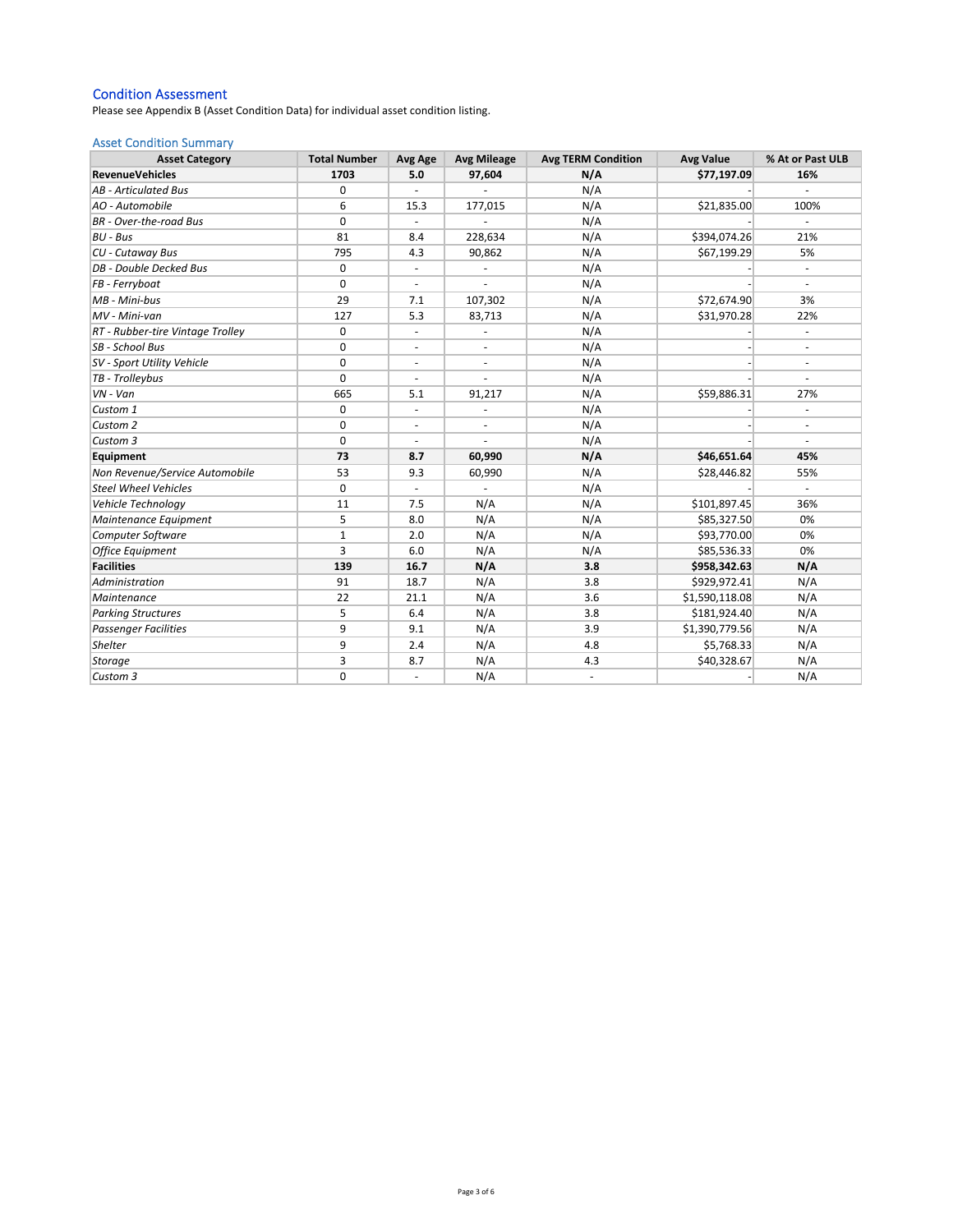# Decision Support

## Investment Prioritization

Vehicle investment prioritization is administered using the Vehicle Replacement Schedule. This plan shows each agency's NCDOT funded vehicles and calculates based on the spare ratio, the number of vehicles that agency is eligible to replace each year. The tool also calculates the number of vehicles that an MPO will be responsible for funding in the upcoming fiscal year. The Capital Replacement Plan is then created based on each system's vehicle replacement schedule and every vehicle for every system is given a projected replacement year.

### Decision Support Tools

The following tools are used in making investment decisions:

| Process/Tool                                        | <b>Brief Description</b>                                                                                                                                                                                                      |
|-----------------------------------------------------|-------------------------------------------------------------------------------------------------------------------------------------------------------------------------------------------------------------------------------|
| STI                                                 | Used for Facility Prioritization                                                                                                                                                                                              |
| Vehicle Replacement Schedule                        | Used to project vehicle replacement and useful life based on the spare ratio of<br>the agency.                                                                                                                                |
| NCDOT Vehicle Inventory                             | Database of NCDOT titled vehicles used to track replacement eligibility and<br>vehicles pending replacement                                                                                                                   |
| TERM Scale Condition Worksheet                      | Worksheet created as an appendix to the TAM Inventory used to assess the<br>TERM Scale Condition of all facilities used in the provision of transit within the<br>NCDOT Group TAM Plan.                                       |
| <b>TAM Inventory</b>                                | Excel-based inventory tool used to collect all of the asset data necessary to<br>complete this template including some information that was not necessary in<br>that process.                                                 |
| <b>EAM Asset Management Software</b><br>(AssetWorks | Web-based asset maintenance software used to track vehicle mileages and<br>preventative maintenance services. Data from this software was used to<br>populate the vehicle mileages in the TAM Inventory and the TAM Template. |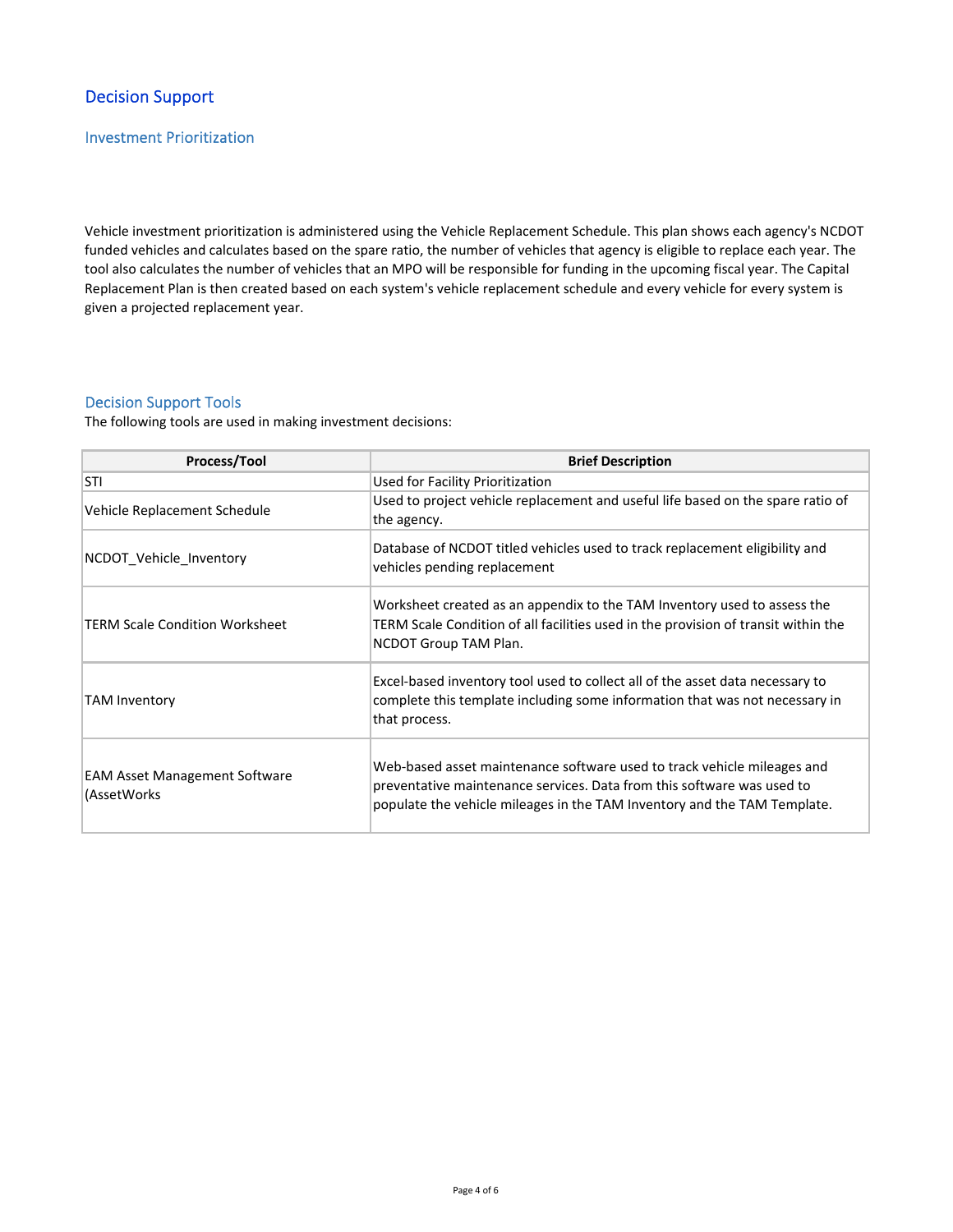# Investment Prioritization

The list of prioritized investment projects is provided in Appendix C.

# Appendices

| Appendix A         | Asset Register                                 |
|--------------------|------------------------------------------------|
| <b>Appendix B1</b> | Revenue Vehicle (Rolling Stock) Condition Data |
| <b>Appendix B2</b> | <b>Equipment Condition Data</b>                |
| <b>Appendix B3</b> | <b>Facilities Condition Data</b>               |
| <b>Appendix C</b>  | Proposed Investment Project List               |
| <b>Appendix D</b>  | Fleet Replacement Module Output                |

## Group Plan Contributors:

| <b>Agency Name</b>                                 | <b>Accountable Executive</b>           |
|----------------------------------------------------|----------------------------------------|
| <b>Alamance County Transportation Authority</b>    | Ralph E. Gilliam                       |
| Albemarle Regional Health Services                 | Herb Mullen                            |
| Alleghany County                                   | Tiffany P. Boyer                       |
| <b>Anson County</b>                                | <b>Scott Rowell</b>                    |
| AppalCART                                          | <b>Craig Hughes</b>                    |
| Ashe County Transportation Authority, Inc.         | Sue Thompason                          |
| Avery County Transportation Authority              | Debbie Smith                           |
| Beaufort County Developmental Center Inc.          | Elena Cameron                          |
| <b>Bladen County</b>                               | Kent Porter                            |
| Brunswick Transit System, Inc.                     | Yvonne Hatcher                         |
| <b>Buncombe County</b>                             | <b>Matthew Cable</b>                   |
| <b>BURLINGTON</b>                                  | Mike Nunn                              |
| <b>Cabarrus County</b>                             | Robert Wayne Bushey                    |
| <b>Carteret County</b>                             | Randy Cantor                           |
| Craven County                                      | Kelly Walker                           |
| CARY                                               | Kelly A. Blazey, Transit Administrator |
| <b>Caswell County</b>                              | Melissa Williamson                     |
| <b>Chatham Transit Network</b>                     | Anna Testerman                         |
| Choanoke Public Transportation Authority           | Pamela Perry                           |
| Cherokee County                                    | Mike Catuto                            |
| City of Rocky Mount                                | <b>Todd Gardner</b>                    |
| Clay County                                        | Marie Gunther                          |
| Transportation Administration of Cleveland County  | Stephanie Ivie                         |
| <b>Columbus County</b>                             | Joy Jacobs                             |
| CONCORD/KANNAPOLIS                                 | L.J. Weslowski                         |
| <b>Cumberland County</b>                           | Ifetayo Farrakhan                      |
| Dare County                                        | Don Cabana                             |
| Davidson County                                    | Richard M. Jones, Jr.                  |
| Duplin County                                      | <b>Rosemarie Oates</b>                 |
| Durham County                                      | Linda Thomas                           |
| <b>Gaston County</b>                               | Cheree Wilson                          |
| <b>GASTONIA</b>                                    | Vincent Wong                           |
| <b>Gates County</b>                                | Patrice Taylor-Lassiter                |
| <b>Graham County</b>                               | Juanita Colvard                        |
| <b>Greene County</b>                               | Misty L. Chase                         |
| <b>GREENVILLE</b>                                  | Lamont Jackson                         |
| <b>Guilford County</b>                             | Irma Zimmerman                         |
| Goldsboro-Wayne Transportation Authority           | Don Willis                             |
| <b>Harnett County</b>                              | Larry T. Smith                         |
| <b>Hoke County</b>                                 | Nancy Thornton                         |
| Hyde County Non-Profit Private Transportation Corp | <b>Beverly Paul</b>                    |
| <b>Iredell County</b>                              | <b>Bradley Johnson</b>                 |
| Jackson County                                     | Norma L. Taylor                        |
| <b>JACKSONVILLE</b>                                | <b>Anthony Prinz</b>                   |